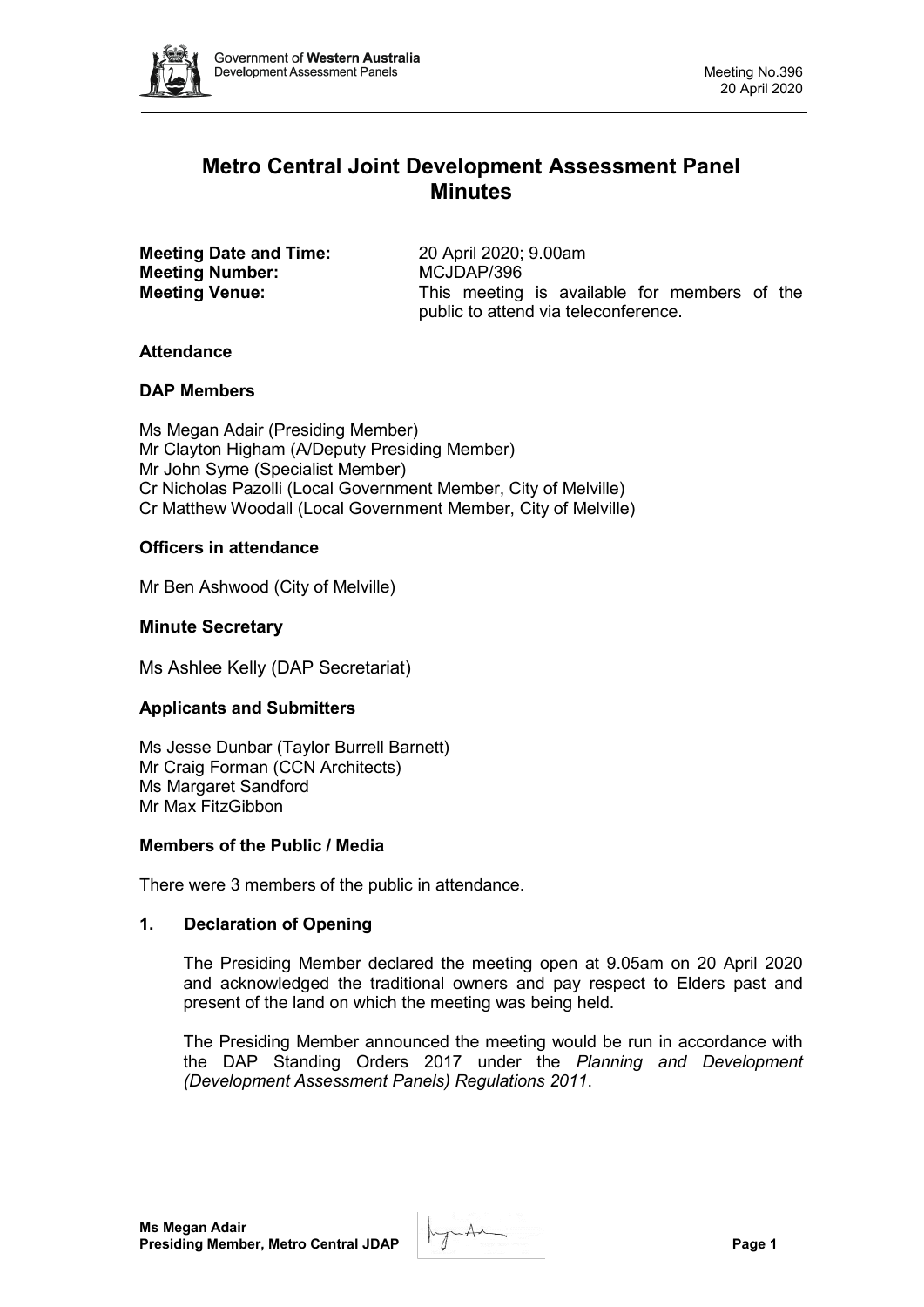

The Presiding Member advised that in accordance with Section 5.16 of the DAP Standing Orders 2017 which states *'A person must not use any electronic, visual or audio recording device or instrument to record the proceedings of the DAP meeting unless the Presiding Member has given permission to do so.',* the meeting would not be recorded.

In response to the COVID-19 situation, this meeting was convened via teleconference. Members were reminded to announce their name and title prior to speaking.

#### **2. Apologies**

Ms Rachel Chapman (Deputy Presiding Member)

#### **3. Members on Leave of Absence**

Nil

#### **4. Noting of Minutes**

DAP members noted that signed minutes of previous meetings are available on the [DAP website.](https://www.dplh.wa.gov.au/about/development-assessment-panels/daps-agendas-and-minutes)

#### **5. Declaration of Due Consideration**

All members declared that they had duly considered the documents.

#### **6. Disclosure of Interests**

DAP Member, Ms Rachel Chapman, declared an indirect pecuniary interest in Item 8.1. Ms Rachel Chapman is a director and shareholder of Taylor Burrell Barnett. Taylor Burrell Barnett is the applicant for the application.

In accordance with section 6.2 and 6.3 of the DAP Standing Orders 2017, the Presiding Member determined that the member listed above, who had disclosed an indirect pecuniary interest, was not permitted to participate in the discussion and voting on the item.

In accordance with section 2.4.9 of the DAP Code of Conduct 2017, DAP Member, Cr Nicholas Pazolli, declared that he participated in a prior Council meeting in relation to the application at item 8.1. However, under section 2.1.2 of the DAP Code of Conduct 2017, Cr Nicholas Pazolli acknowledged that he is not bound by any previous decision or resolution of the local government and undertakes to exercise independent judgment in relation to any DAP application before him, which will be considered on its planning merits.

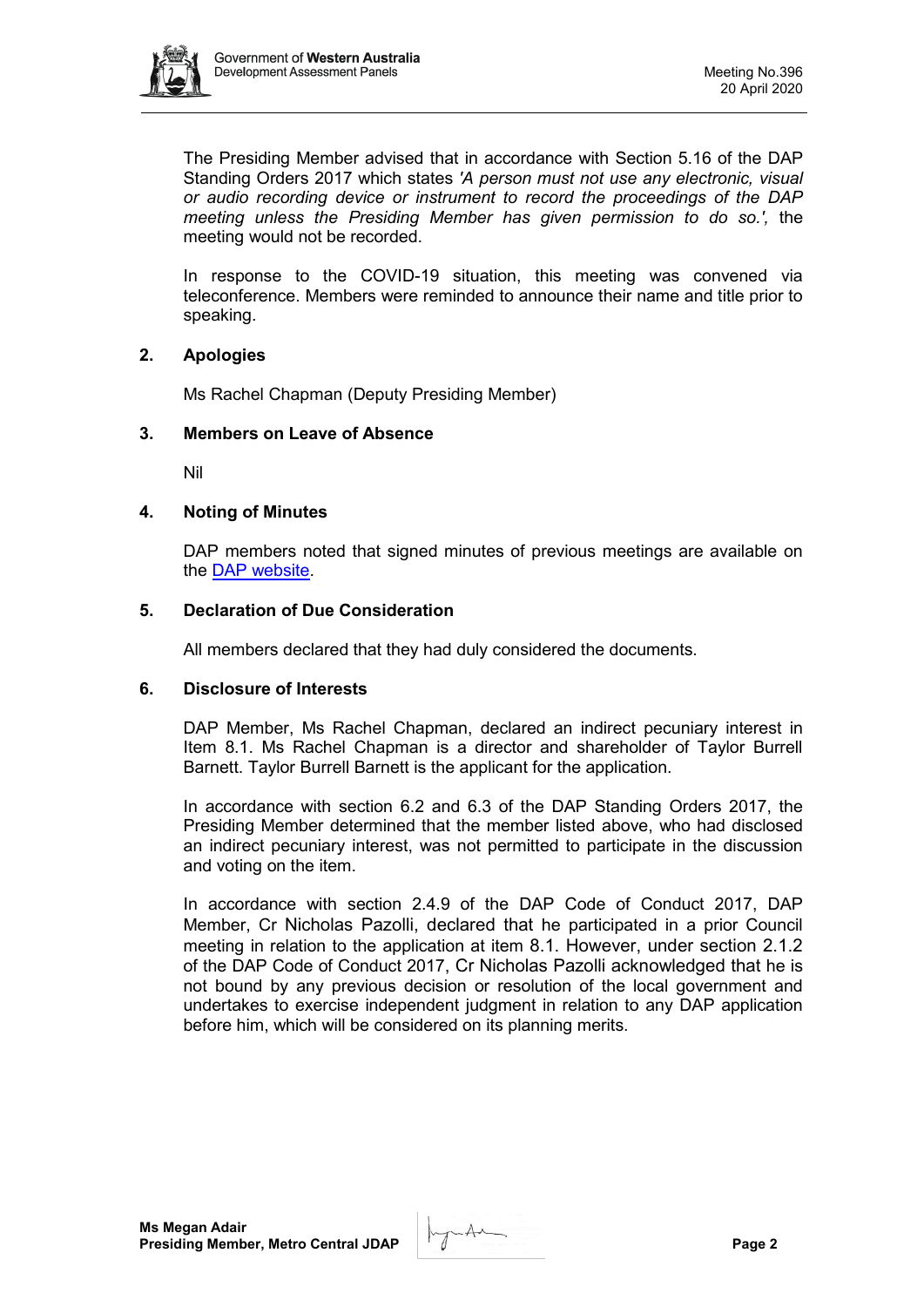

# **7. Deputations and Presentations**

- **7.1** Mr Max FitzGibbon addressed the DAP against the application at Item 8.1.
- **7.2** Ms Margaret Sandford addressed the DAP against the application at Item 8.1.
- **7.3** Ms Jesse Dunbar (Taylor Burrell Barnett) addressed the DAP in support of the application at Item 8.1 and responded to questions from the panel.
- **7.4** Mr Craig Forman (CCN Architects) responded to questions from the panel in relation to Item 8.1.
- **7.5** The City of Melville Officers addressed the DAP in relation to the application at Item 8.1 and responded to questions from the panel.

## **8. Form 1 – Responsible Authority Reports – DAP Application**

| 8.1 | <b>Property Location:</b> | No. 109-141 (Lot 369) Somerville Boulevard, |
|-----|---------------------------|---------------------------------------------|
|     |                           | Winthrop                                    |
|     | Development Description:  | Five Storey Multiple Dwelling Development   |
|     | Applicant:                | <b>Taylor Burrell Barnett</b>               |
|     | Owner:                    | Nostoc Pty Ltd                              |
|     | Responsible Authority:    | City of Melville                            |
|     | DAP File No:              | DAP/19/01707                                |

#### **REPORT RECOMMENDATION**

| Moved by: Mr John Syme |  |  |  |  |  |  |
|------------------------|--|--|--|--|--|--|
|------------------------|--|--|--|--|--|--|

#### **Seconded by: Mr Clayton Higham**

**Approve** DAP Application reference DAP/19/01707 and accompanying plans in accordance with Clause 68 of Schedule 2 (Deemed Provisions) of the *Planning and Development (Local Planning Schemes) Regulations 2015*, and the provisions of the City of Melville Local Planning Scheme No.6, subject to the following conditions:

#### **Conditions**

- 1. The development the subject of this approval must comply with the approved plans at all times unless otherwise approved in writing by the City of Melville or the Joint Development Assessment Panel.
- 2. All stormwater generated on-site is to be retained on-site in accordance with a plan approved in writing by the City. To achieve this, prior to the commencement of development a stormwater design plan certified by an accredited registered Civil Engineer with a recommended ARI of 1 in 100 year for a 24 hour storm duration shall be submitted to and approved in writing by the City.
- 3. The development shall be constructed in accordance with the exterior colours, materials and finishes detailed on the approved plans, to the satisfaction of the City.

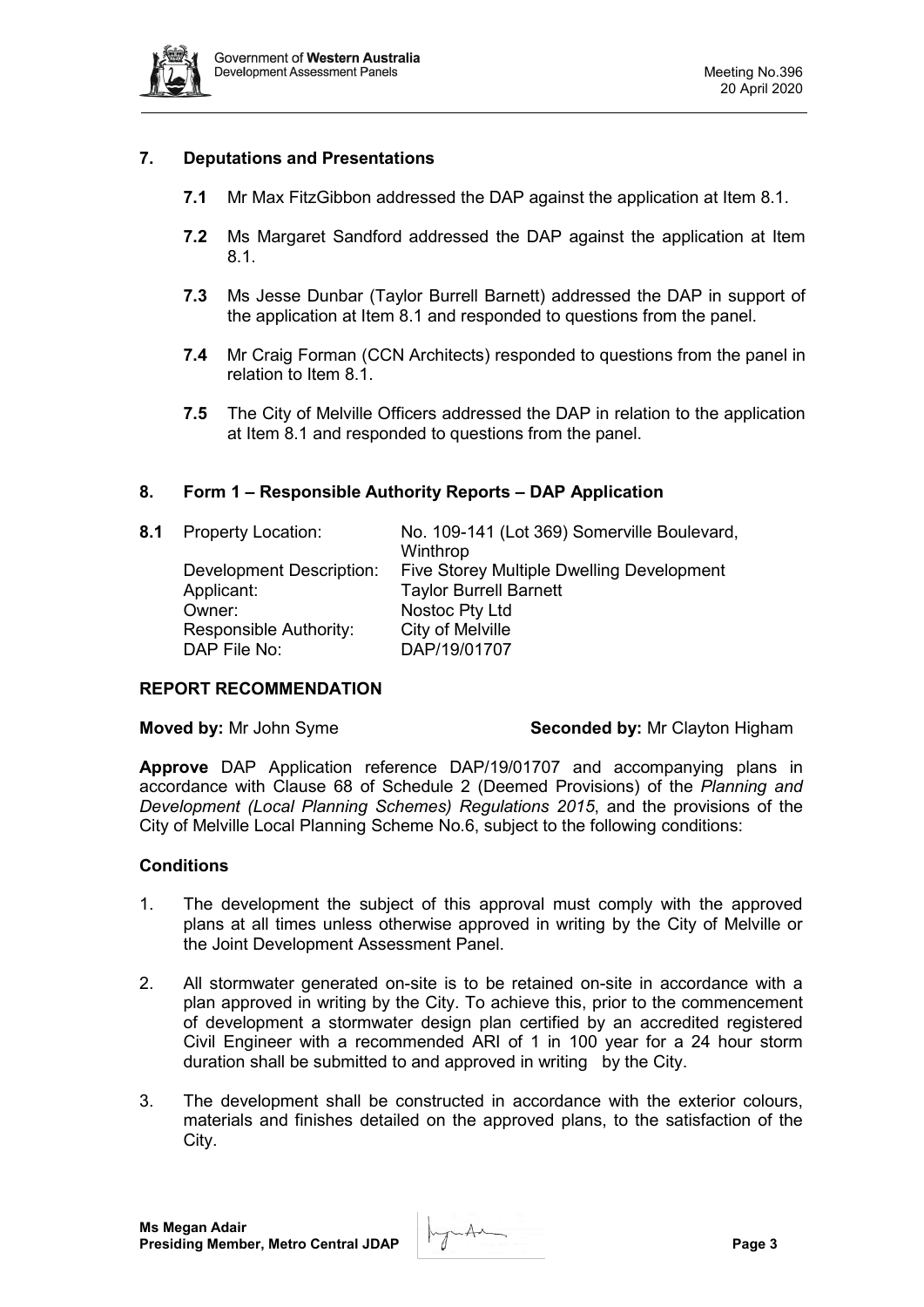

- 4. Prior to the initial occupation of the development, all unused crossover(s) shall be removed and the kerbing and road verge reinstated at the owners cost to the satisfaction of the City.
- 5. Prior to commencement of development a crossover application shall be submitted to and approved in writing by the City. The crossover shall be designed to be;
	- a maximum width of 6m;
	- located a minimum of 2m away from the outside of the trunk of any street tree; and
	- a minimum of 1m from any existing street infrastructure.

The approved crossover is to be constructed prior to the initial occupation of the development to the satisfaction of the City.

- 6. Prior to the initial occupation of the development, the surface finish of the boundary walls are to be finished externally to the same standard as the rest of the development to the satisfaction of the City.
- 7. The development is to be constructed and operated in accordance with the Waste Management Plan dated 27 February 2020, Clause 5.2 of the approved Traffic Impact Statement dated 20 March 2020 and Local Planning Policy *LPP1.3 - Waste and Recyclables Collection for Multiple Dwellings, Mixed Use Developments and Non-Residential Developments*, to the satisfaction of the City.
- 8. Any roof mounted or freestanding plant or equipment (incl. AC condensors) shall be located and/or screened so as not to be visible from the surrounding street(s) to the satisfaction of the City.
- 9. Temporary structures, such as prefabricated or demountable offices, portable toilets and skip bins necessary to facilitate storage, administration and construction activities are permitted to be installed within the property boundaries of the subject site(s) for the duration of the construction period. These structures are to be located so not to obstruct vehicle sight lines of the subject site, the adjacent road network or of adjoining properties to the satisfaction of the City and are to be removed prior to initial occupation of the development.
- 10. A Construction Management Plan is to be prepared by the applicant and submitted to the City for approval at least 30 days prior to the commencement of development. The Construction Management Plan shall detail how the construction of the development will be managed including the following:
	- public safety and site security;
	- hours of operation,
	- noise and vibration controls:
	- air and dust management;
	- stormwater, groundwater and sediment control;
	- waste and material disposal;
	- Traffic Management Plans prepared by an accredited personnel for the various phases of the construction, including any proposed road closures;
	- the parking arrangements for contractors and sub-contractors;
	- on-site delivery times and access arrangements;
	- the storage of materials and equipment on site (no storage of materials on the verge will be permitted); and

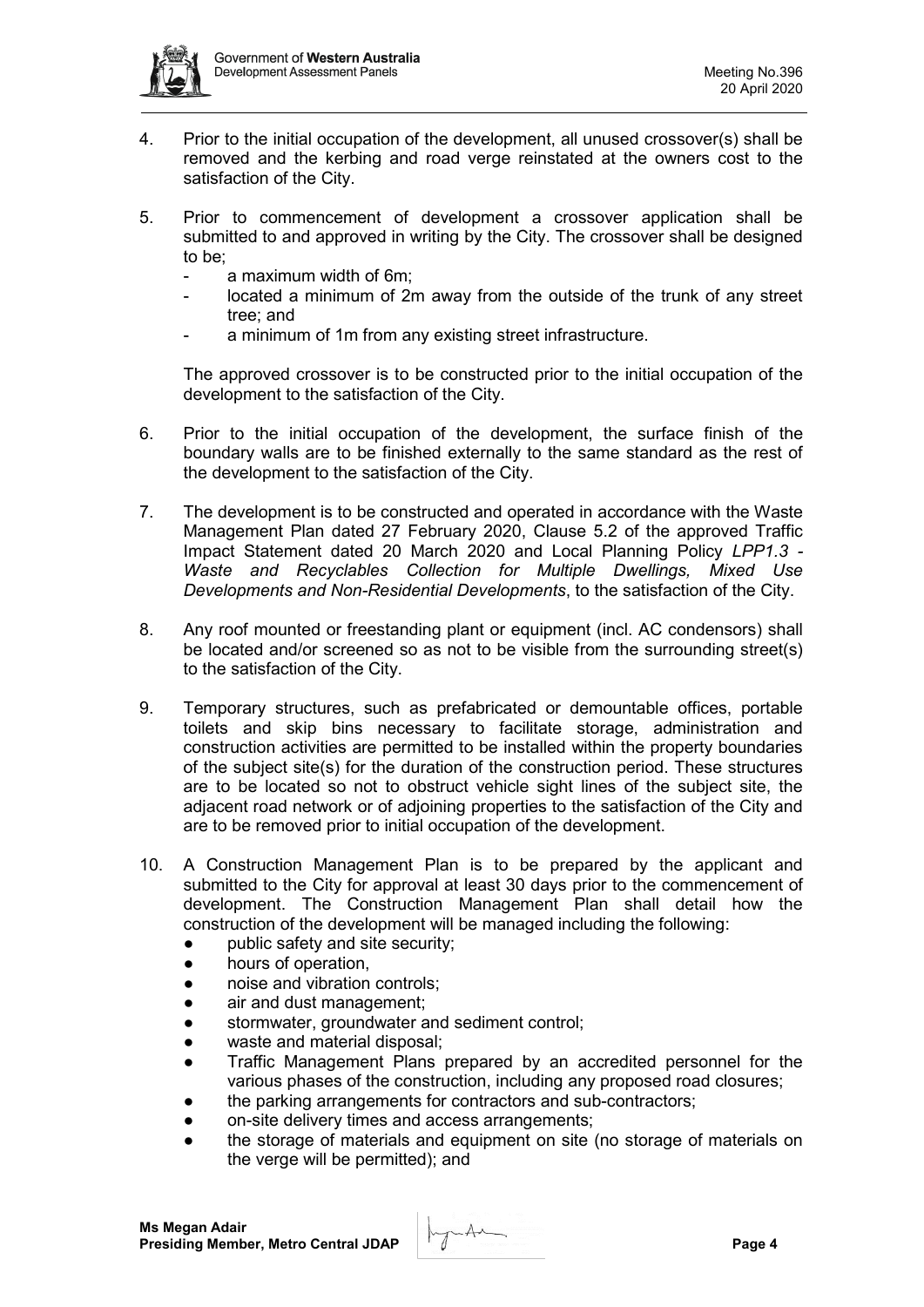

● any other matters likely to impact upon the surrounding properties or road reserve.

Once approved, the development is to be constructed in accordance with the Construction Management Plan to the satisfaction of the City.

- 11. Any street walls, fences or planter boxes (including the height of any retaining walls) constructed within the primary street setback area shall meet the requirements contained under clause 4 of Local Planning Policy *LPP3.1- Residential Development,* to the satisfaction of the City.
- 12. Where a driveway meets the street, walls or fencing within associated sight line areas are to meet the requirements contained under Clause 5 of Local Planning Policy *LPP3.1-Residential Development*, to the satisfaction of the City.
- 13. The approved landscaping and reticulation plan dated 14 February 2020 shall be fully implemented within the first available planting season after the initial occupation of the development and maintained thereafter, to the satisfaction of the City. The applicant is also required to liaise with the City regarding the choice of tree species within the verge. Any species which fail to establish within the first two planting seasons following implementation shall be replaced in accordance with the City's requirements.
- 14. In accordance with Local Planning Policy *LPP1.4 Provision of Art in Development Proposals*, prior to the commencement of development, a public art proposal shall be submitted to and approved in writing by the City in consultation with the City's Public Art Panel. Once approved, the public art shall be installed prior to the initial occupation of the development and thereafter be maintained for the life of the development to the satisfaction of the City.
- 15. Prior to the commencement of development detailed engineering drawings for the proposed verge works are required to be submitted to and approved in writing by the City. The approved verge works are thereafter to be constructed at the applicant's cost, in accordance with the approved plans and prior to the initial occupation of the development, to the satisfaction of the City.
- 16. Prior to the commencement of development, a Road Safety Audit (RSA) shall be submitted to and approved in writing by the City in accordance with the City's Road Safety Audit Policy. The recommendations of the RSA shall be incorporated into the development to the satisfaction of the City.
- 17. The trees within the identified Tree Preservation Zone are to be retained and protected in accordance with the approved arborist report dated 24 March 2020. Unless otherwise approved in writing by the City, the Development Recommendations in Clause 5.1 and 5.2 of the report are to be undertaken to the satisfaction of the City.
- 18. All car parking facilities, access driveways, ramps, and crossovers shall be designed, constructed, and linemarked in accordance with Australian Standard AS/NZS 2890.1 (as revised), and City's Crossover Guidelines (as revised).
- 19. The resident and visitor bike parking hereby approved shall be made available for use prior to the initial occupation of the development, to the satisfaction of the City.

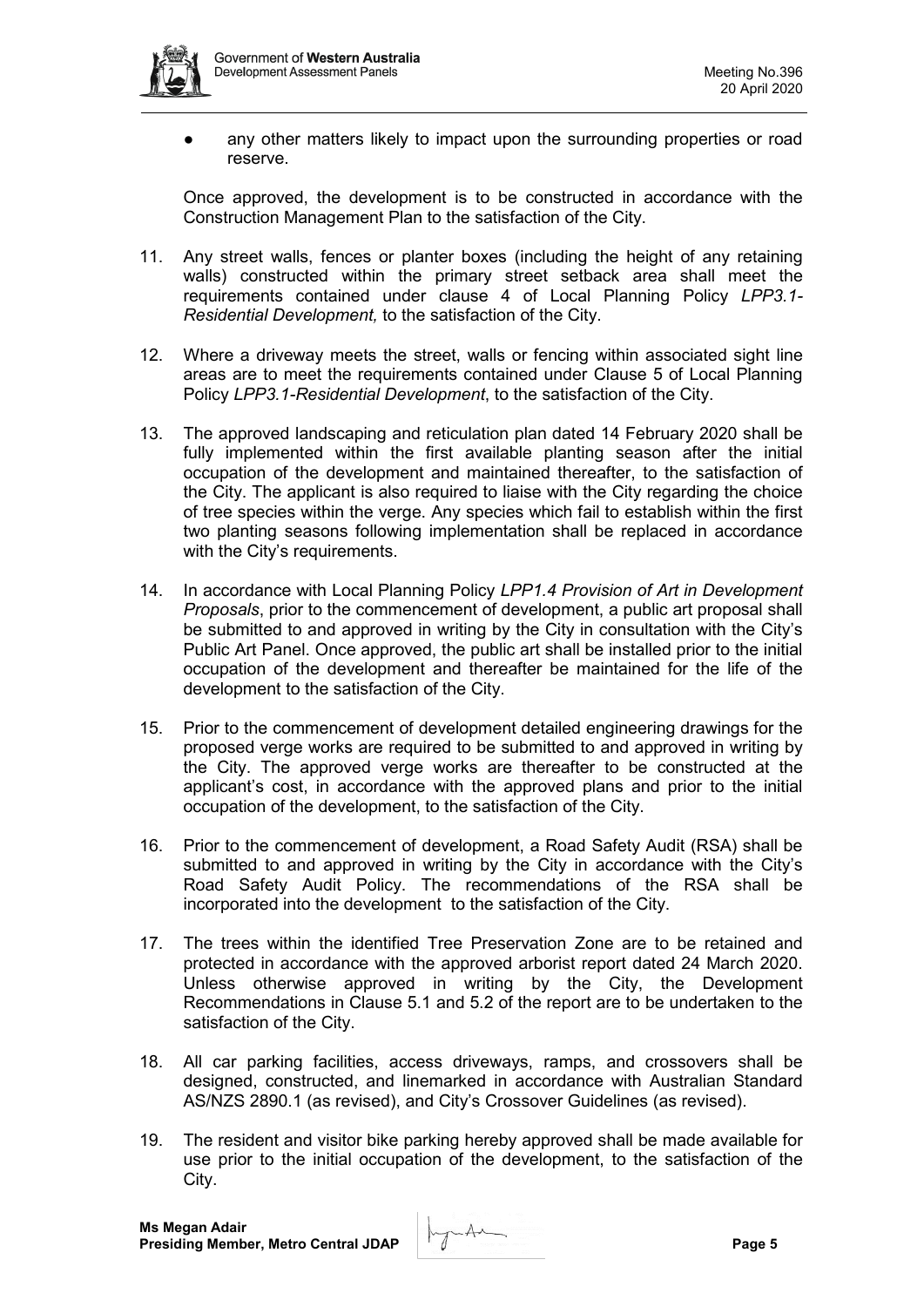

- 20. Lighting is to be provided to all car parking areas and the exterior entrances to all buildings in accordance with Australian Standard AS 1158.3.1 (Cat. P). All external lighting shall be provided such that the light source does not compromise safety and/or amenity.
- 21. Prior to development commencement, an assessment by a Green Star Accredited Professional using the Green Star rating system shall be undertaken to ensure that it has achieved the equivalent of a 4 Star Green Star rating. A copy of the report shall be provided to and approved in writing by the City prior to construction. Prior to initial occupation a report which demonstrates compliance in achieving the required 4 Star Green Star rating shall be provided to and agreed to in writing by the City.
- 22. Materials and finishes on the ground floor are to be chosen having regard to the ease of removal of graffiti, or alternatively treated with a non-sacrificial anti-graffiti agent.
- 23. This decision constitutes planning approval only and is valid for a period of four years from the date of approval. If the subject development is not substantially commenced within the four year period, the approval shall lapse and be of no further effect.
- 24. Prior to the occupation of the development, the applicant shall demonstrate that a legal agreement, easement or any other suitable legal device has been endorsed to provide access for the City's waste collection vehicles on an ongoing basis.

## **Advice Note**

1. The City is responsible for the allocation of street numbers in accordance with AS/NZS 4819:2011 Geographic Information – Rural and Urban Addressing. The applicant/owner is advised that the following street numbers have been provisionally allocated to the proposed development:

| <b>Current Street Address</b> | <b>Proposed Street Address</b>            |
|-------------------------------|-------------------------------------------|
| No. 109-141 Somerville        | G01/118 Jackson Avenue, Winthrop (Apt 1)  |
| Boulevard, Winthrop           | G02/118 Jackson Avenue, Winthrop (Apt 2)  |
|                               | G03/118 Jackson Avenue, Winthrop (Apt 3)  |
|                               | G04/118 Jackson Avenue, Winthrop (Apt 4)  |
|                               | G05/118 Jackson Avenue, Winthrop (Apt 5)  |
|                               | 101/118 Jackson Avenue, Winthrop (Apt 6)  |
|                               | 102/118 Jackson Avenue, Winthrop (Apt 7)  |
|                               | 103/118 Jackson Avenue, Winthrop (Apt 8)  |
|                               | 104/118 Jackson Avenue, Winthrop (Apt 9)  |
|                               | 105/118 Jackson Avenue, Winthrop (Apt 10) |
|                               | 201/118 Jackson Avenue, Winthrop (Apt 11) |
|                               | 202/118 Jackson Avenue, Winthrop (Apt 12) |
|                               | 203/118 Jackson Avenue, Winthrop (Apt 13) |
|                               | 204/118 Jackson Avenue, Winthrop (Apt 14) |
|                               | 205/118 Jackson Avenue, Winthrop (Apt 15) |
|                               | 301/118 Jackson Avenue, Winthrop (Apt 16) |
|                               | 302/118 Jackson Avenue, Winthrop (Apt 17) |
|                               | 303/118 Jackson Avenue, Winthrop (Apt 18) |

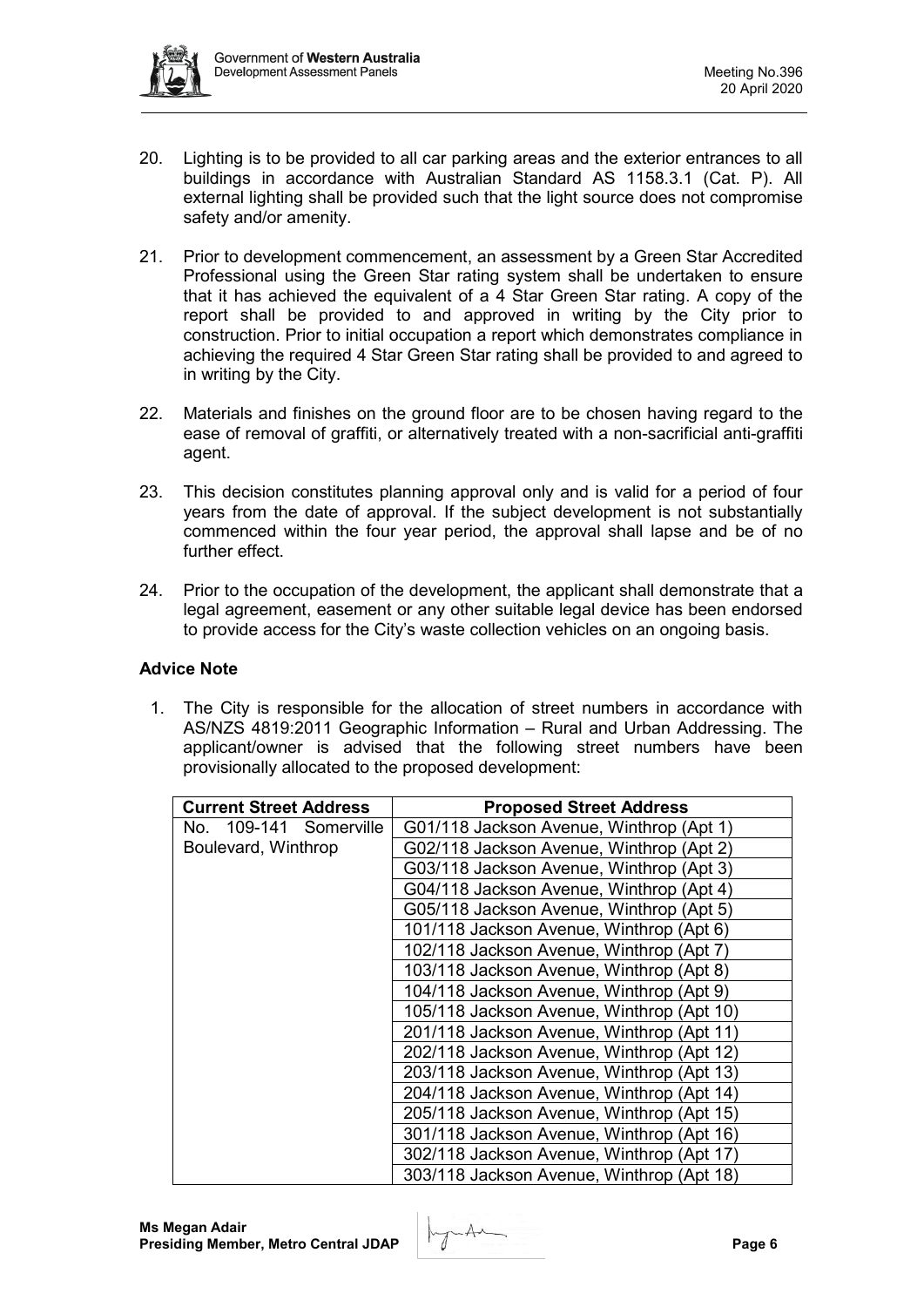

| G01/120 Jackson Avenue, Winthrop (Apt 19) |
|-------------------------------------------|
| G02/120 Jackson Avenue, Winthrop (Apt 20) |
| 101/120 Jackson Avenue, Winthrop (Apt 21) |
| 102/120 Jackson Avenue, Winthrop (Apt 22) |
| 103/120 Jackson Avenue, Winthrop (Apt 23) |
| 104/120 Jackson Avenue, Winthrop (Apt 24) |
| 201/120 Jackson Avenue, Winthrop (Apt 25) |
| 202/120 Jackson Avenue, Winthrop (Apt 26) |
| 203/120 Jackson Avenue, Winthrop (Apt 27) |
| 204/120 Jackson Avenue, Winthrop (Apt 28) |
| 301/120 Jackson Avenue, Winthrop (Apt 29) |
| 302/120 Jackson Avenue, Winthrop (Apt 30) |
| 303/120 Jackson Avenue, Winthrop (Apt 31) |
| 304/120 Jackson Avenue, Winthrop (Apt 32) |
| 401/120 Jackson Avenue, Winthrop (Apt 33) |
| 402/120 Jackson Avenue, Winthrop (Apt 34) |
| 109-141 Somerville Boulevard, Winthrop    |
| (shopping centre)                         |
|                                           |

It is recommended that the Applicant confirm these street numbers with the City prior to the completion of building works. At this time, the City will notify Landgate, Australia Post, Alinta Gas, Western Power and the Water Corporation of the new address details. Please note that Australia Post requires letterboxes to be located on the street to which the property is addressed.

## **AMENDING MOTION 1**

**Moved by:** Cr Nicolas Pazolli **Seconded by:** Cr Matthew Woodall

That a new Condition 25 be added to read as follows:

*25. The six on-street car parking bays shown on the plans are to be deleted.*

**REASON:** Road Safety on local government roads is an important function of Local Government. The Austroads Safe System for Vulnerable Road Users (cyclists & pedestrians) highlights that on-street parking by itself without associated street design measures may not improve cyclists & pedestrian safety & may, in fact, degrade road safety. The context of this development's street location & lack of any other street design measures is felt will result in poorer road safety and therefore removal of the onstreet parking component of the development is supported.

## **The Amending Motion was put and CARRIED UNANIMOUSLY.**

## **REPORT RECOMMENDATION (AS AMENDED)**

**Approve** DAP Application reference DAP/19/01707 and accompanying plans in accordance with Clause 68 of Schedule 2 (Deemed Provisions) of the *Planning and Development (Local Planning Schemes) Regulations 2015*, and the provisions of the City of Melville Local Planning Scheme No.6, subject to the following conditions:

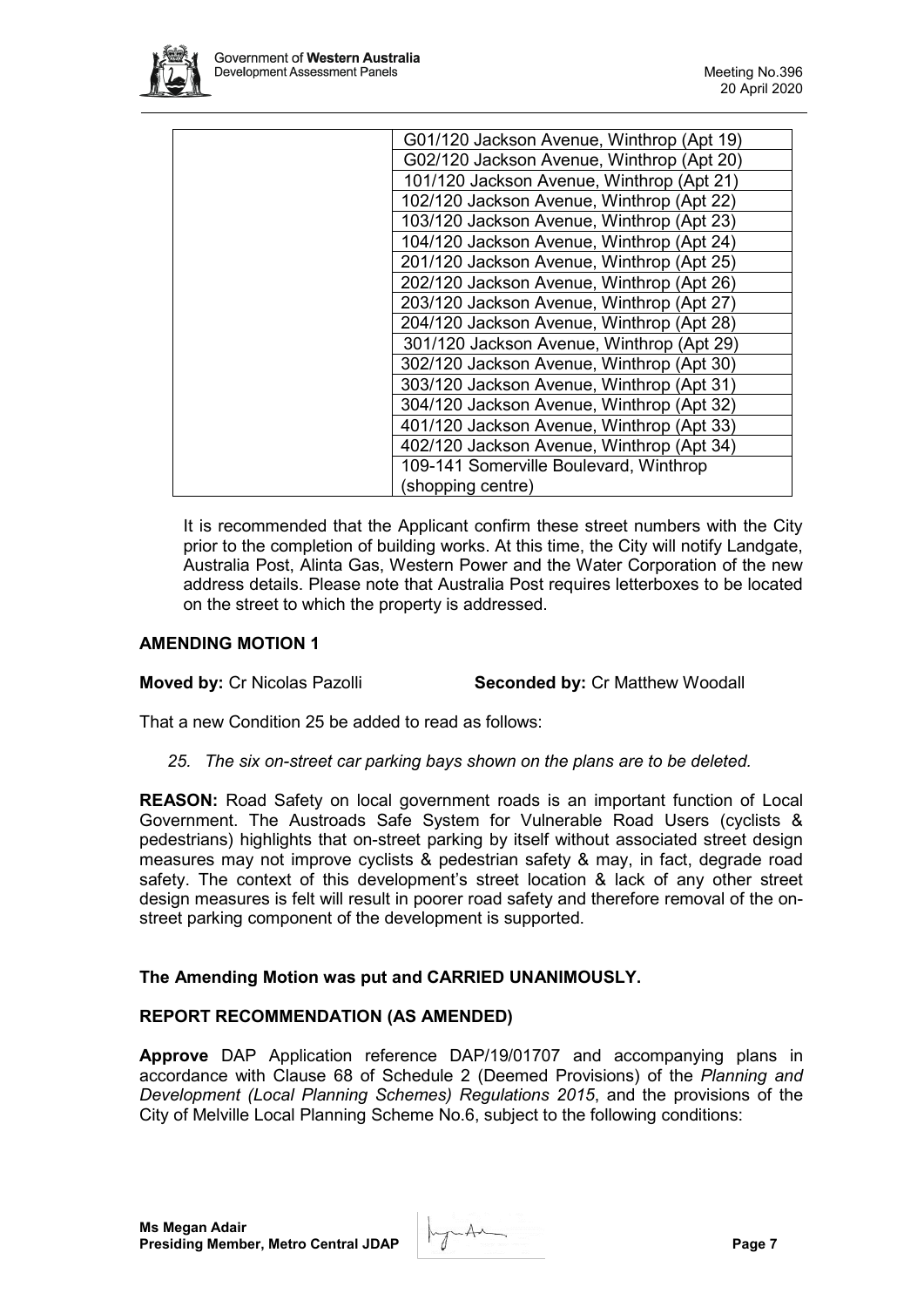

# **Conditions**

- 1. The development the subject of this approval must comply with the approved plans at all times unless otherwise approved in writing by the City of Melville or the Joint Development Assessment Panel.
- 2. All stormwater generated on-site is to be retained on-site in accordance with a plan approved in writing by the City. To achieve this, prior to the commencement of development a stormwater design plan certified by an accredited registered Civil Engineer with a recommended ARI of 1 in 100 year for a 24 hour storm duration shall be submitted to and approved in writing by the City.
- 3. The development shall be constructed in accordance with the exterior colours, materials and finishes detailed on the approved plans, to the satisfaction of the City.
- 4. Prior to the initial occupation of the development, all unused crossover(s) shall be removed and the kerbing and road verge reinstated at the owners cost to the satisfaction of the City.
- 5. Prior to commencement of development a crossover application shall be submitted to and approved in writing by the City. The crossover shall be designed to be;
	- a maximum width of 6m;
	- located a minimum of 2m away from the outside of the trunk of any street tree; and
	- a minimum of 1m from any existing street infrastructure.

The approved crossover is to be constructed prior to the initial occupation of the development to the satisfaction of the City.

- 6. Prior to the initial occupation of the development, the surface finish of the boundary walls are to be finished externally to the same standard as the rest of the development to the satisfaction of the City.
- 7. The development is to be constructed and operated in accordance with the Waste Management Plan dated 27 February 2020, Clause 5.2 of the approved Traffic Impact Statement dated 20 March 2020 and Local Planning Policy *LPP1.3 - Waste and Recyclables Collection for Multiple Dwellings, Mixed Use Developments and Non-Residential Developments*, to the satisfaction of the City.
- 8. Any roof mounted or freestanding plant or equipment (incl. AC condensors) shall be located and/or screened so as not to be visible from the surrounding street(s) to the satisfaction of the City.
- 9. Temporary structures, such as prefabricated or demountable offices, portable toilets and skip bins necessary to facilitate storage, administration and construction activities are permitted to be installed within the property boundaries of the subject site(s) for the duration of the construction period. These structures are to be located so not to obstruct vehicle sight lines of the subject site, the adjacent road network or of adjoining properties to the satisfaction of the City and are to be removed prior to initial occupation of the development.

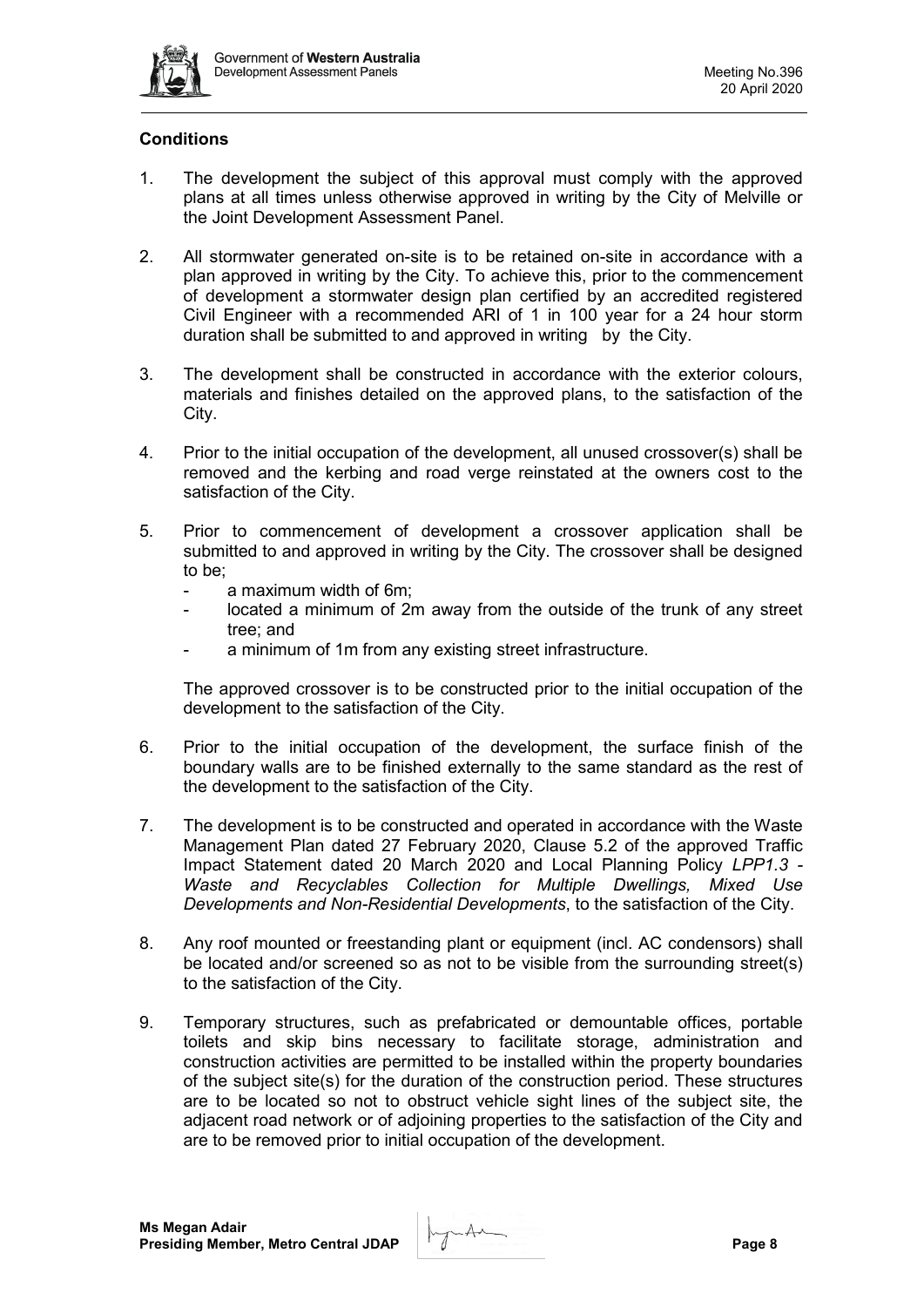

- 10. A Construction Management Plan is to be prepared by the applicant and submitted to the City for approval at least 30 days prior to the commencement of development. The Construction Management Plan shall detail how the construction of the development will be managed including the following:
	- public safety and site security:
	- hours of operation,
	- noise and vibration controls:
	- air and dust management;
	- stormwater, groundwater and sediment control;
	- waste and material disposal;
	- Traffic Management Plans prepared by an accredited personnel for the various phases of the construction, including any proposed road closures;
	- the parking arrangements for contractors and sub-contractors;
	- on-site delivery times and access arrangements;
	- the storage of materials and equipment on site (no storage of materials on the verge will be permitted); and
	- any other matters likely to impact upon the surrounding properties or road reserve.

Once approved, the development is to be constructed in accordance with the Construction Management Plan to the satisfaction of the City.

- 11. Any street walls, fences or planter boxes (including the height of any retaining walls) constructed within the primary street setback area shall meet the requirements contained under clause 4 of Local Planning Policy *LPP3.1- Residential Development,* to the satisfaction of the City.
- 12. Where a driveway meets the street, walls or fencing within associated sight line areas are to meet the requirements contained under Clause 5 of Local Planning Policy *LPP3.1-Residential Development*, to the satisfaction of the City.
- 13. The approved landscaping and reticulation plan dated 14 February 2020 shall be fully implemented within the first available planting season after the initial occupation of the development and maintained thereafter, to the satisfaction of the City. The applicant is also required to liaise with the City regarding the choice of tree species within the verge. Any species which fail to establish within the first two planting seasons following implementation shall be replaced in accordance with the City's requirements.
- 14. In accordance with Local Planning Policy *LPP1.4 Provision of Art in Development Proposals*, prior to the commencement of development, a public art proposal shall be submitted to and approved in writing by the City in consultation with the City's Public Art Panel. Once approved, the public art shall be installed prior to the initial occupation of the development and thereafter be maintained for the life of the development to the satisfaction of the City.
- 15. Prior to the commencement of development detailed engineering drawings for the proposed verge works are required to be submitted to and approved in writing by the City. The approved verge works are thereafter to be constructed at the applicant's cost, in accordance with the approved plans and prior to the initial occupation of the development, to the satisfaction of the City.

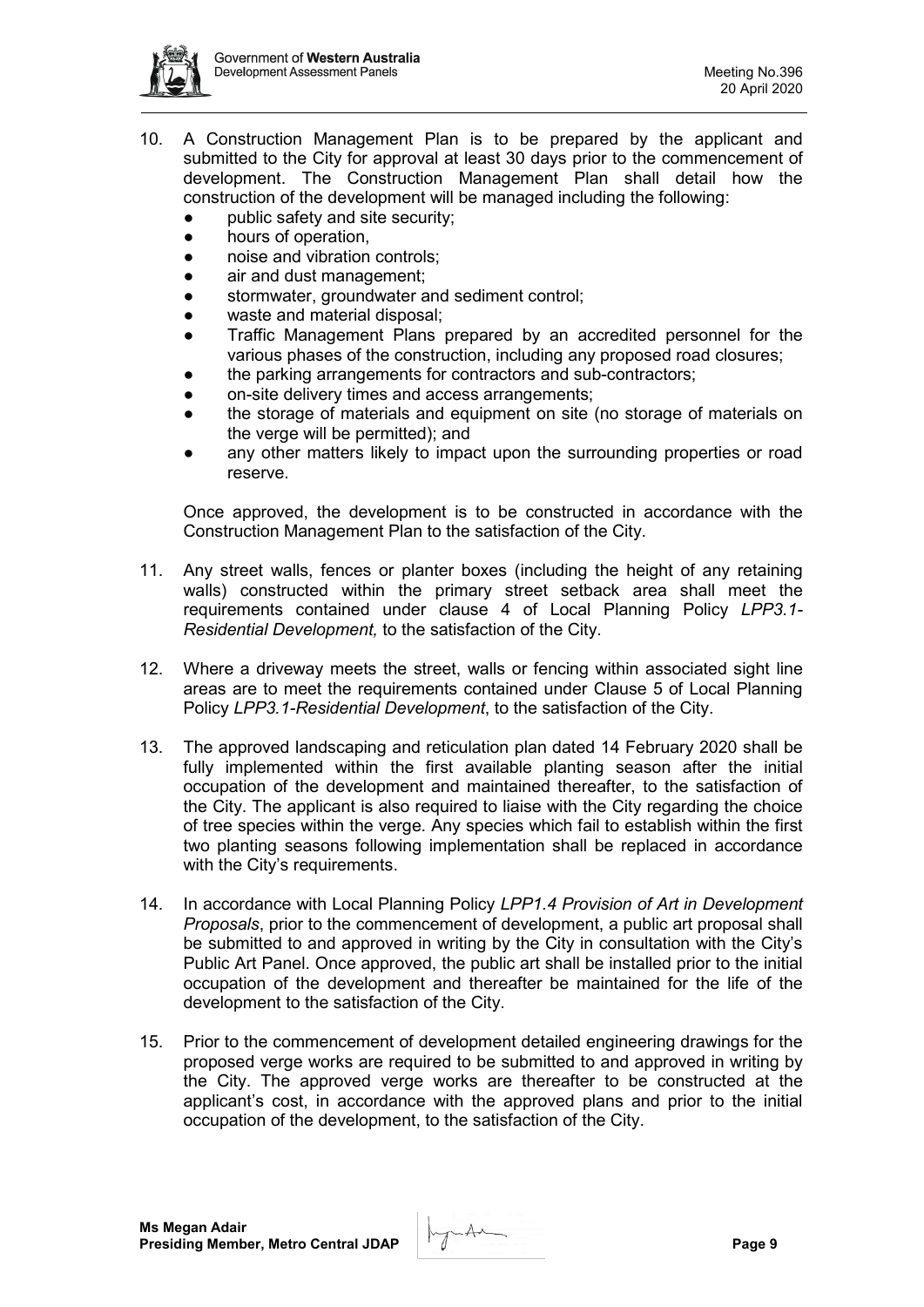

- 16. Prior to the commencement of development, a Road Safety Audit (RSA) shall be submitted to and approved in writing by the City in accordance with the City's Road Safety Audit Policy. The recommendations of the RSA shall be incorporated into the development to the satisfaction of the City.
- 17. The trees within the identified Tree Preservation Zone are to be retained and protected in accordance with the approved arborist report dated 24 March 2020. Unless otherwise approved in writing by the City, the Development Recommendations in Clause 5.1 and 5.2 of the report are to be undertaken to the satisfaction of the City.
- 18. All car parking facilities, access driveways, ramps, and crossovers shall be designed, constructed, and linemarked in accordance with Australian Standard AS/NZS 2890.1 (as revised), and City's Crossover Guidelines (as revised).
- 19. The resident and visitor bike parking hereby approved shall be made available for use prior to the initial occupation of the development, to the satisfaction of the City.
- 20. Lighting is to be provided to all car parking areas and the exterior entrances to all buildings in accordance with Australian Standard AS 1158.3.1 (Cat. P). All external lighting shall be provided such that the light source does not compromise safety and/or amenity.
- 21. Prior to development commencement, an assessment by a Green Star Accredited Professional using the Green Star rating system shall be undertaken to ensure that it has achieved the equivalent of a 4 Star Green Star rating. A copy of the report shall be provided to and approved in writing by the City prior to construction. Prior to initial occupation a report which demonstrates compliance in achieving the required 4 Star Green Star rating shall be provided to and agreed to in writing by the City.
- 22. Materials and finishes on the ground floor are to be chosen having regard to the ease of removal of graffiti, or alternatively treated with a non-sacrificial anti-graffiti agent.
- 23. This decision constitutes planning approval only and is valid for a period of four years from the date of approval. If the subject development is not substantially commenced within the four year period, the approval shall lapse and be of no further effect.
- 24. Prior to the occupation of the development, the applicant shall demonstrate that a legal agreement, easement or any other suitable legal device has been endorsed to provide access for the City's waste collection vehicles on an ongoing basis.
- 25. The six on-street parking bays as shown on the plans are to be deleted.

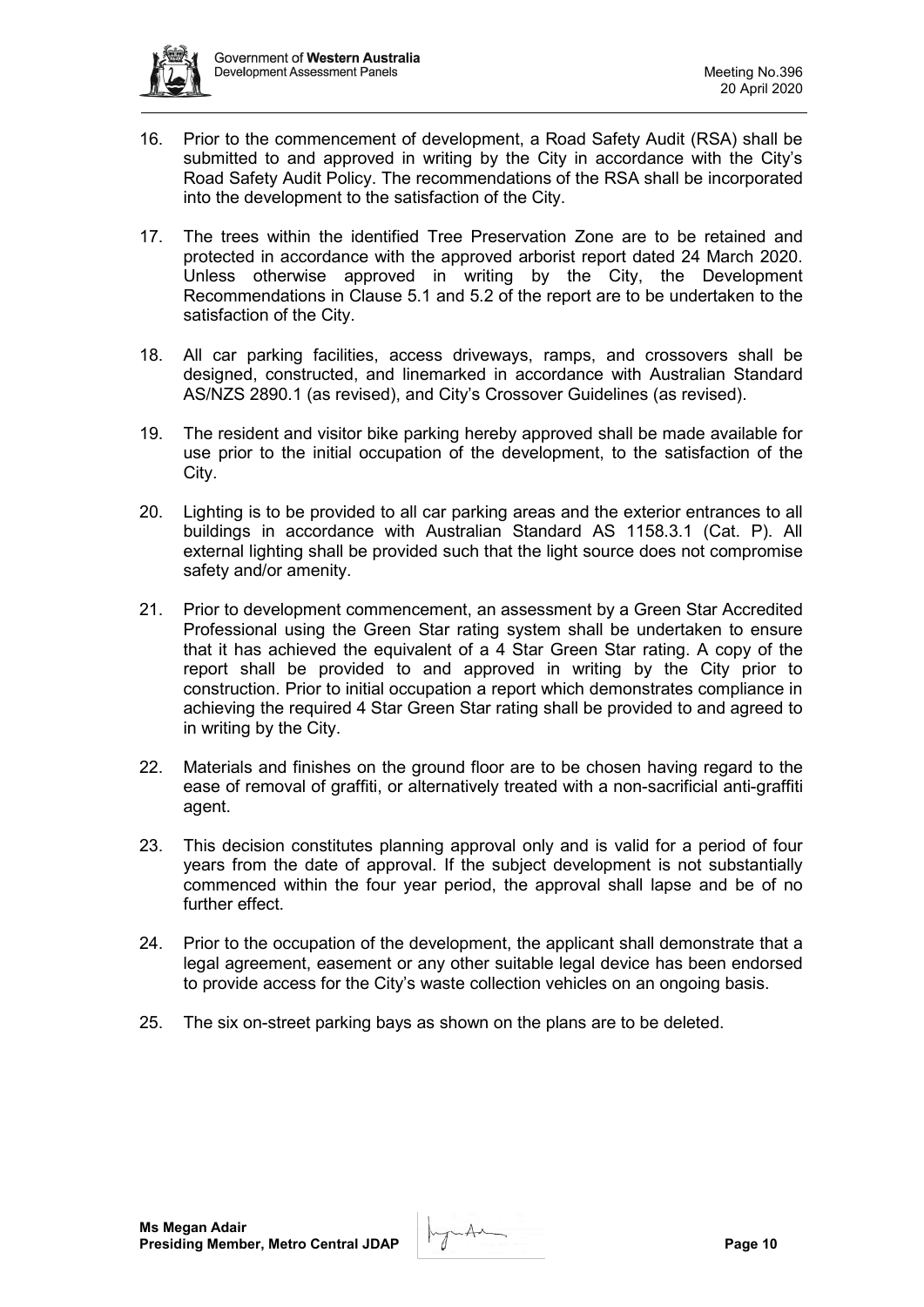

## **Advice Note**

1. The City is responsible for the allocation of street numbers in accordance with AS/NZS 4819:2011 Geographic Information – Rural and Urban Addressing. The applicant/owner is advised that the following street numbers have been provisionally allocated to the proposed development:

| <b>Current Street Address</b> | <b>Proposed Street Address</b>            |
|-------------------------------|-------------------------------------------|
| 109-141 Somerville<br>No.     | G01/118 Jackson Avenue, Winthrop (Apt 1)  |
| Boulevard, Winthrop           | G02/118 Jackson Avenue, Winthrop (Apt 2)  |
|                               | G03/118 Jackson Avenue, Winthrop (Apt 3)  |
|                               | G04/118 Jackson Avenue, Winthrop (Apt 4)  |
|                               | G05/118 Jackson Avenue, Winthrop (Apt 5)  |
|                               | 101/118 Jackson Avenue, Winthrop (Apt 6)  |
|                               | 102/118 Jackson Avenue, Winthrop (Apt 7)  |
|                               | 103/118 Jackson Avenue, Winthrop (Apt 8)  |
|                               | 104/118 Jackson Avenue, Winthrop (Apt 9)  |
|                               | 105/118 Jackson Avenue, Winthrop (Apt 10) |
|                               | 201/118 Jackson Avenue, Winthrop (Apt 11) |
|                               | 202/118 Jackson Avenue, Winthrop (Apt 12) |
|                               | 203/118 Jackson Avenue, Winthrop (Apt 13) |
|                               | 204/118 Jackson Avenue, Winthrop (Apt 14) |
|                               | 205/118 Jackson Avenue, Winthrop (Apt 15) |
|                               | 301/118 Jackson Avenue, Winthrop (Apt 16) |
|                               | 302/118 Jackson Avenue, Winthrop (Apt 17) |
|                               | 303/118 Jackson Avenue, Winthrop (Apt 18) |
|                               | G01/120 Jackson Avenue, Winthrop (Apt 19) |
|                               | G02/120 Jackson Avenue, Winthrop (Apt 20) |
|                               | 101/120 Jackson Avenue, Winthrop (Apt 21) |
|                               | 102/120 Jackson Avenue, Winthrop (Apt 22) |
|                               | 103/120 Jackson Avenue, Winthrop (Apt 23) |
|                               | 104/120 Jackson Avenue, Winthrop (Apt 24) |
|                               | 201/120 Jackson Avenue, Winthrop (Apt 25) |
|                               | 202/120 Jackson Avenue, Winthrop (Apt 26) |
|                               | 203/120 Jackson Avenue, Winthrop (Apt 27) |
|                               | 204/120 Jackson Avenue, Winthrop (Apt 28) |
|                               | 301/120 Jackson Avenue, Winthrop (Apt 29) |
|                               | 302/120 Jackson Avenue, Winthrop (Apt 30) |
|                               | 303/120 Jackson Avenue, Winthrop (Apt 31) |
|                               | 304/120 Jackson Avenue, Winthrop (Apt 32) |
|                               | 401/120 Jackson Avenue, Winthrop (Apt 33) |
|                               | 402/120 Jackson Avenue, Winthrop (Apt 34) |
|                               | 109-141 Somerville Boulevard, Winthrop    |
|                               | (shopping centre)                         |

It is recommended that the Applicant confirm these street numbers with the City prior to the completion of building works. At this time, the City will notify Landgate, Australia Post, Alinta Gas, Western Power and the Water Corporation of the new address details. Please note that Australia Post requires letterboxes to be located on the street to which the property is addressed.